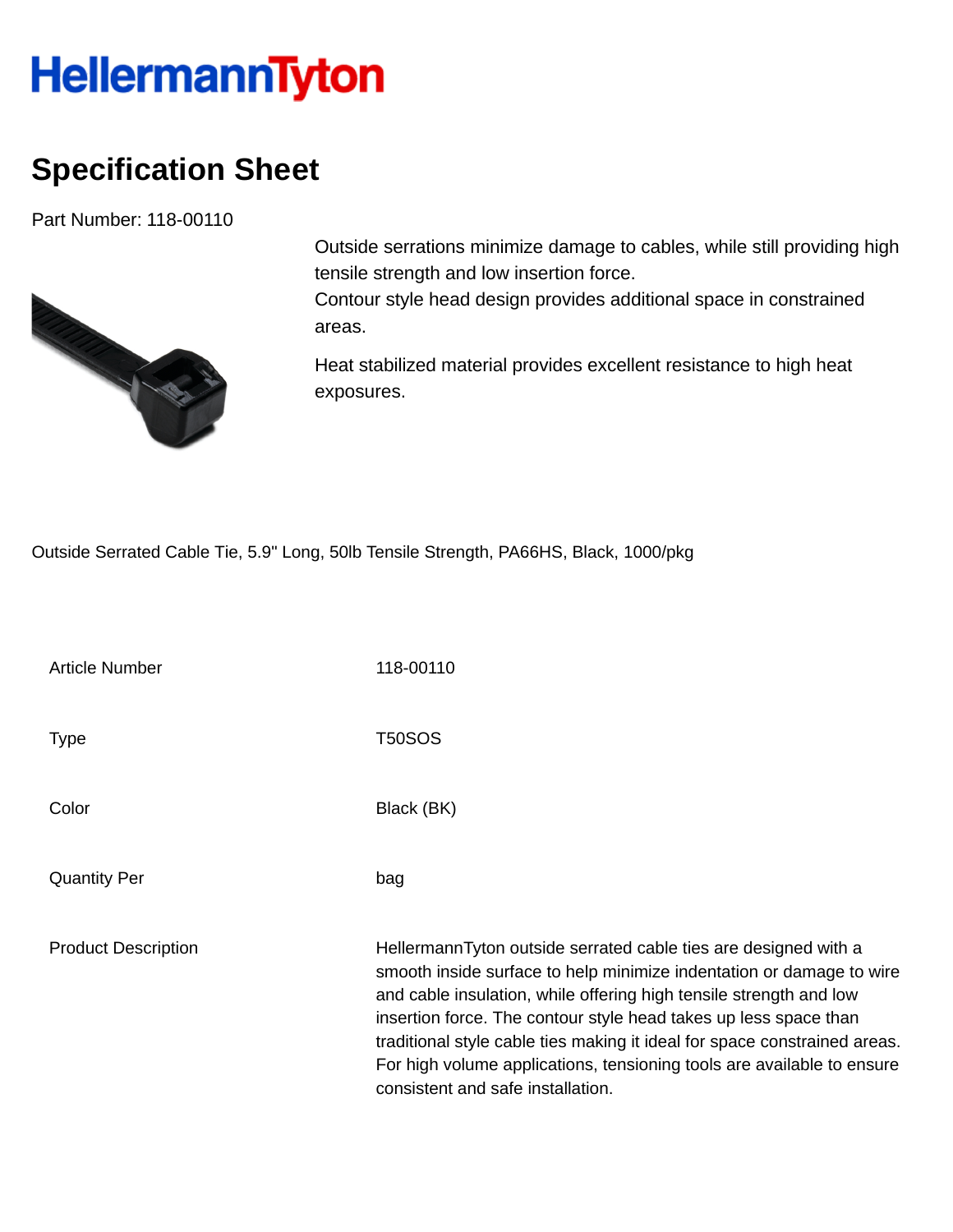| <b>Short Description</b>              | Outside Serrated Cable Tie, 5.9" Long, 50lb Tensile Strength,<br>PA66HS, Black, 1000/pkg |
|---------------------------------------|------------------------------------------------------------------------------------------|
| <b>Global Part Name</b>               | T50SOS-PA66HS-BK                                                                         |
|                                       |                                                                                          |
| Minimum Tensile Strength (Imperial)   | 50.0                                                                                     |
| Minimum Tensile Strength (Metric)     | 225                                                                                      |
| Length L (Imperial)                   | 5.9                                                                                      |
| Length L (Metric)                     | 150.0                                                                                    |
| <b>Identification Plate Position</b>  | none                                                                                     |
| Releasable Closure                    | No                                                                                       |
| <b>Tie Closure</b>                    | plastic pawl                                                                             |
| Variant                               | <b>Outside Serrated</b>                                                                  |
| Width W (Imperial)                    | 0.18                                                                                     |
| Width W (Metric)                      | 4.6                                                                                      |
| <b>Bundle Diameter Min (Imperial)</b> | 0.06                                                                                     |
| <b>Bundle Diameter Min (Metric)</b>   | 1.6                                                                                      |
| <b>Bundle Diameter Max (Imperial)</b> | 1.4                                                                                      |